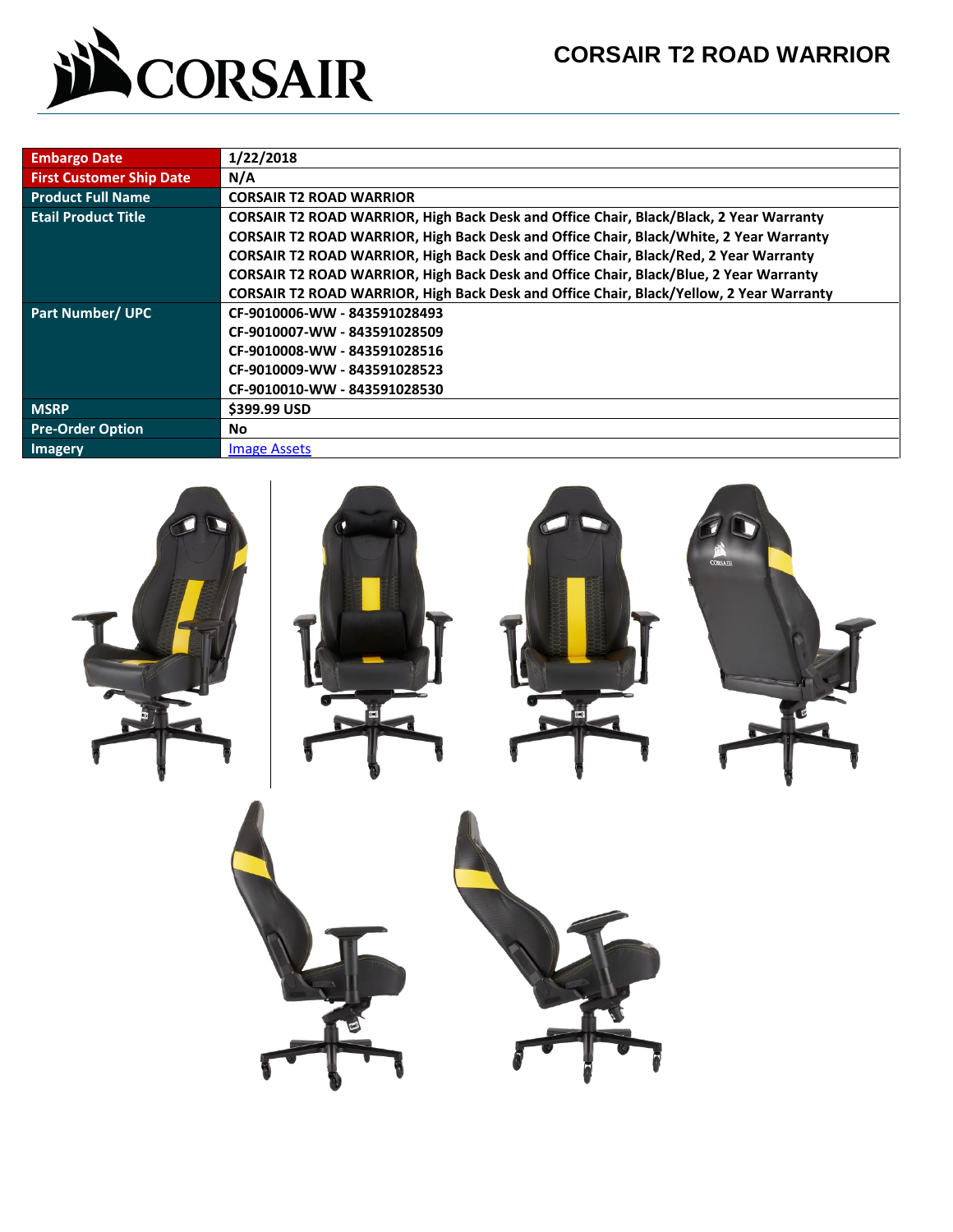



# **Overview 100 Word Product Description, Preferred Copy**

Have a seat; you'll want to be here a while. The CORSAIR T2 ROAD WARRIOR features a wide seat, tall back and deep seat cushion, providing day-long comfort. Two-layer custom color accents and perforated PU leather seat and back make it easy to color-match your system or setup, while five rollerblade style wheels allow effortless movement on a wide range of flooring. Always have the best seat in the house with 85mm of adjustable height, 17° of tilt and 170° of recline, and avoid fatigue with 4D armrests adjustable in height, position and rotation. With the style, comfort and endurance you need, the T2 ROAD WARRIOR is with you for the long haul.

## **Overview 50 Word Product Description**

Have a seat; you'll want to be here a while. The CORSAIR T2 ROAD WARRIOR features a wide seat, tall back and rollerblade style wheels for effortless movement. With two-layer custom color accents available in five different colors, the T2 ROAD WARRIOR has the style, comfort and endurance you need for long-haul gaming sessions.

# **Overview 25 Word Product Description**

The CORSAIR T2 ROAD WARRIOR features a wide seat, tall back, and two-layer custom color accents, giving you the style, comfort and endurance you need for long-haul gaming sessions.

## **Features**

### **Style 1**

- $\circ$  A wide seat, tall back and deep seat cushion provide day-long comfort for the most demanding gaming sessions.
- o Rollerblade style wheels make moving in your chair effortless on any surface, without marking your flooring.
- o A perforated PU leather seat back and cushion provides increased breathability and comfort, while embedded twolayer color accents in Yellow, Red, Blue, White or Black make it easy to match your system's style.
- o A solid steel skeleton frame runs through the chair base and back, ensuring strength and durability for years to come.
- o Adjust and move the armrests in any direction. Raise or lower the height, slide left or right, forwards or backwards, or swivel to your desired location. Complete customization to make sure each armrest is exactly where you want it.
- o Adjust your seat height effortlessly with 85mm of movement range, and stay there with a steel-construction class 4 gas lift.
- o With a 170° fully reclining seat back, it's easy to grab a moment to relax before your next challenge.
- o Easy assembly process gets you seated and into the action fast.
- o Adjust chair tilt angle up to 17° to find the sweet-spot for your posture.
- o With adjustable neck and lumbar pillows, wrapped in soft microfiber fabric, you'll find the utmost support designed for the important areas of your body.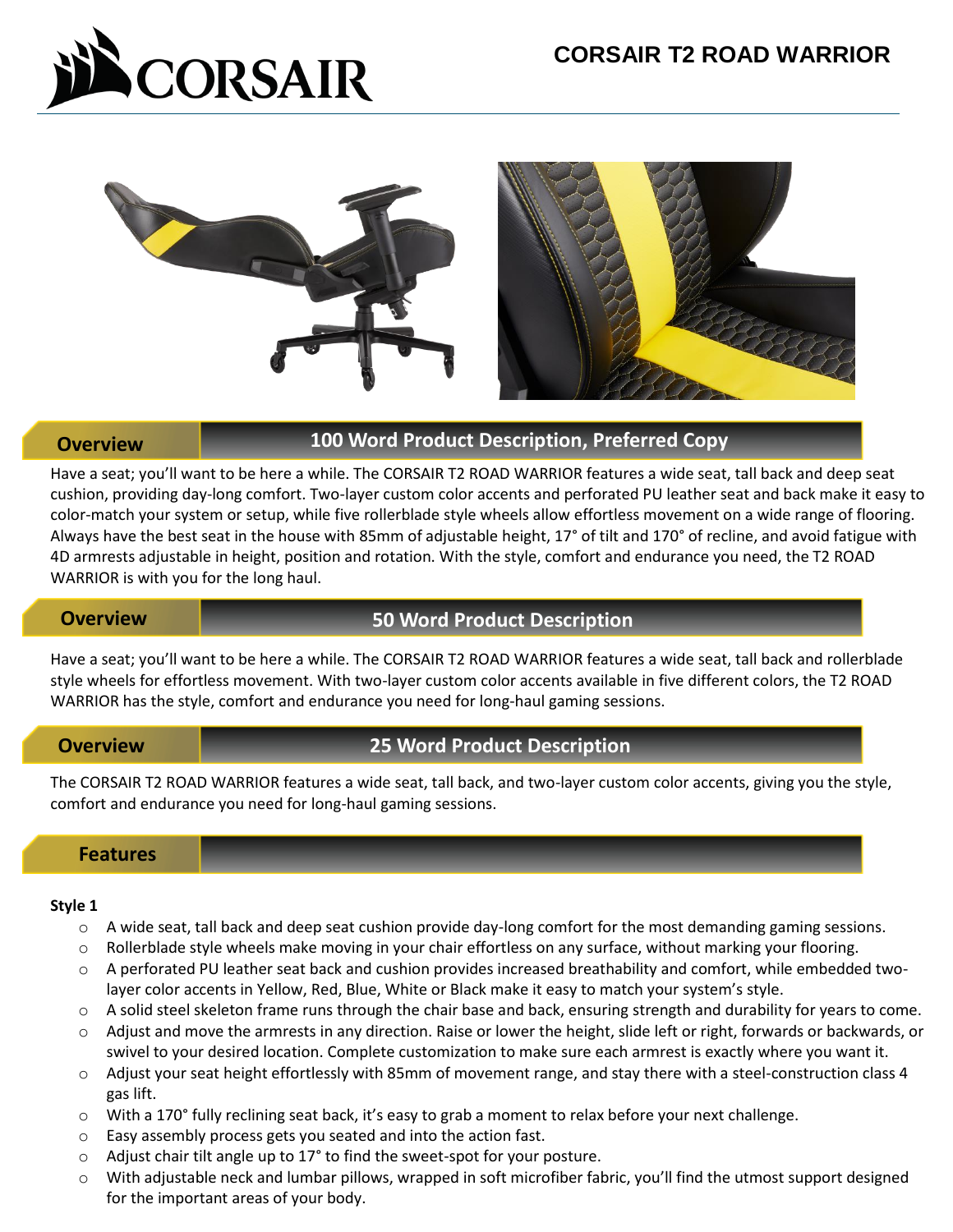# **CORSAIR T2 ROAD WARRIOR**



## **Style 2**

- **Created for Comfort:** A wide seat, tall back and deep seat cushion provide day-long comfort for the most demanding gaming sessions.
- **Smooth Operator:** Rollerblade style wheels make moving in your chair effortless on any surface, without marking your flooring.
- **Finished with Style:** A perforated PU leather seat back and cushion provides increased breathability and comfort, while embedded two-layer color accents in Yellow, Red, Blue, White or Black make it easy to match your system's style.
- **Steel Skeleton Construction:** A solid steel skeleton frame runs through the chair base and back, ensuring strength and durability for years to come.
- **4D Armrests:** Adjust and move the armrests in any direction. Raise or lower the height, slide left or right, forwards or backwards, or swivel to your desired location. Complete customization to make sure each armrest is exactly where you want it.
- **Get on my Level:** Adjust your seat height effortlessly with 85mm of movement range, and stay there with a steelconstruction class 4 gas lift.
- **Lay Back and Relax:** With a 170° fully reclining seat back, it's easy to grab a moment to relax before your next challenge.
- **Build in Minutes**: Easy assembly process gets you seated and into the action fast.
- **Work the Angles:** Adjust chair tilt angle up to 17° to find the sweet-spot for your posture.

**Padded in all the Right Places:** With adjustable neck and lumbar pillows, wrapped in soft microfiber fabric, you'll find the utmost support designed for the important areas of your body.

## **Box Contents**

- CORSAIR T2 ROAD WARRIOR Gaming Chair
- Install Guide
- Accessory Box

# **Search Terms**

CORSAIR, CORSAIR T2 ROAD WARRIOR, T2 ROAD WARRIOR, Desk chair, office chair, Gaming chair, PU leather, perforated leather, casters, rollerblade wheels, microfiber pillow, pillow, lumbar pillow, synthetic leather, plush, carbon fiber vinyl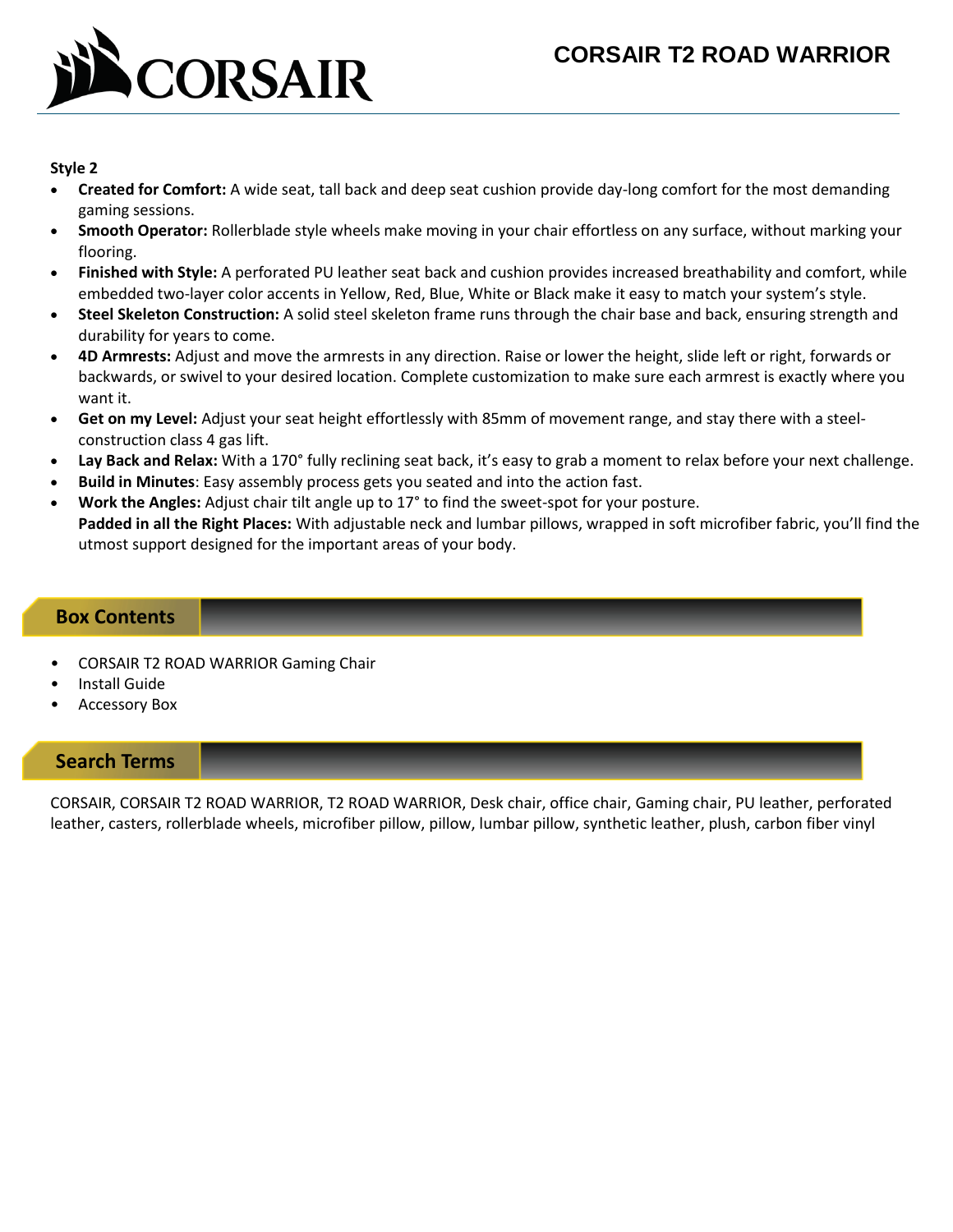

# **Tech Specs**

| Specification                   | Data                                                  |  |  |  |
|---------------------------------|-------------------------------------------------------|--|--|--|
| Seat Foam Type                  | Polyurethane foam (cold foam)                         |  |  |  |
| Seat Foam Density               | $50\text{kg/m}^3$   3.1lb/ft <sup>3</sup>             |  |  |  |
| Seat Frame Color                | <b>Black</b>                                          |  |  |  |
| <b>Seat Frame Construction</b>  | Metal                                                 |  |  |  |
| <b>Seating Surface Material</b> | <b>PU Leather</b>                                     |  |  |  |
| Seat Back Material              | 3D PVC Leather                                        |  |  |  |
| <b>Adjustable Armrests</b>      | <b>Yes</b>                                            |  |  |  |
| Armrest Type                    | 4D (Up/Down, Left/Right, Front/Back, Swivel)          |  |  |  |
| <b>Armrest Pad Size</b>         | 26cm x 10cm x 2.65cm   10.2" x 3.9" x 1"              |  |  |  |
| Tilt                            | Yes                                                   |  |  |  |
| Tilt Mechanism Type             | Multi-functional                                      |  |  |  |
| Adjustable Tilt Angle           | $0 - 17$ °                                            |  |  |  |
| <b>Tilt Lock</b>                | Yes                                                   |  |  |  |
| <b>Tilt Angle Lock</b>          | Yes                                                   |  |  |  |
| <b>Gas Lift Specification</b>   | 85mm stroking height                                  |  |  |  |
| <b>Gas Lift Class</b>           | Class 4 grade                                         |  |  |  |
| Recline                         | Yes                                                   |  |  |  |
| Adjustable Back Angle           | 90-170°                                               |  |  |  |
| Height Adjustability            | Yes                                                   |  |  |  |
| Maximum Seat Height             | 60cm   23.6 in.                                       |  |  |  |
| Minimum Seat Height             | 51.5cm   20.2 in.                                     |  |  |  |
| Maximum Arm Height              | 38cm   15 in.                                         |  |  |  |
| Minimum Arm Height              | 28cm   11 in.                                         |  |  |  |
| <b>Backrest Height</b>          | 88cm   34.6 in.                                       |  |  |  |
| <b>Backrest Shoulder Width</b>  | 50cm   19.7 in.                                       |  |  |  |
| Package Size                    | 88cm x 69.5cm x 37cm   34.6 in. x 27.2 in. x 14.6 in. |  |  |  |
| Net Weight (Chair Only)         | 24.5 kg   54lbs                                       |  |  |  |
| Gross Weight (Packaged)         | 28.5 kg   62.8lbs                                     |  |  |  |
| Warranty                        | 2 Years                                               |  |  |  |
| <b>Weight Capacity</b>          | 136 kg   300lbs                                       |  |  |  |
| Adjustable Lumbar Pillow        | Yes                                                   |  |  |  |
| <b>Adjustable Neck Pillow</b>   | Yes                                                   |  |  |  |
| <b>Chair Base Material</b>      | Aluminum                                              |  |  |  |
| <b>Wheel Size</b>               | 75mm   3"                                             |  |  |  |
| <b>Wheel Material</b>           | Polyurethane                                          |  |  |  |
| Seat Size                       | 50cm x 56 cm   19.7 in. x 22 in.                      |  |  |  |